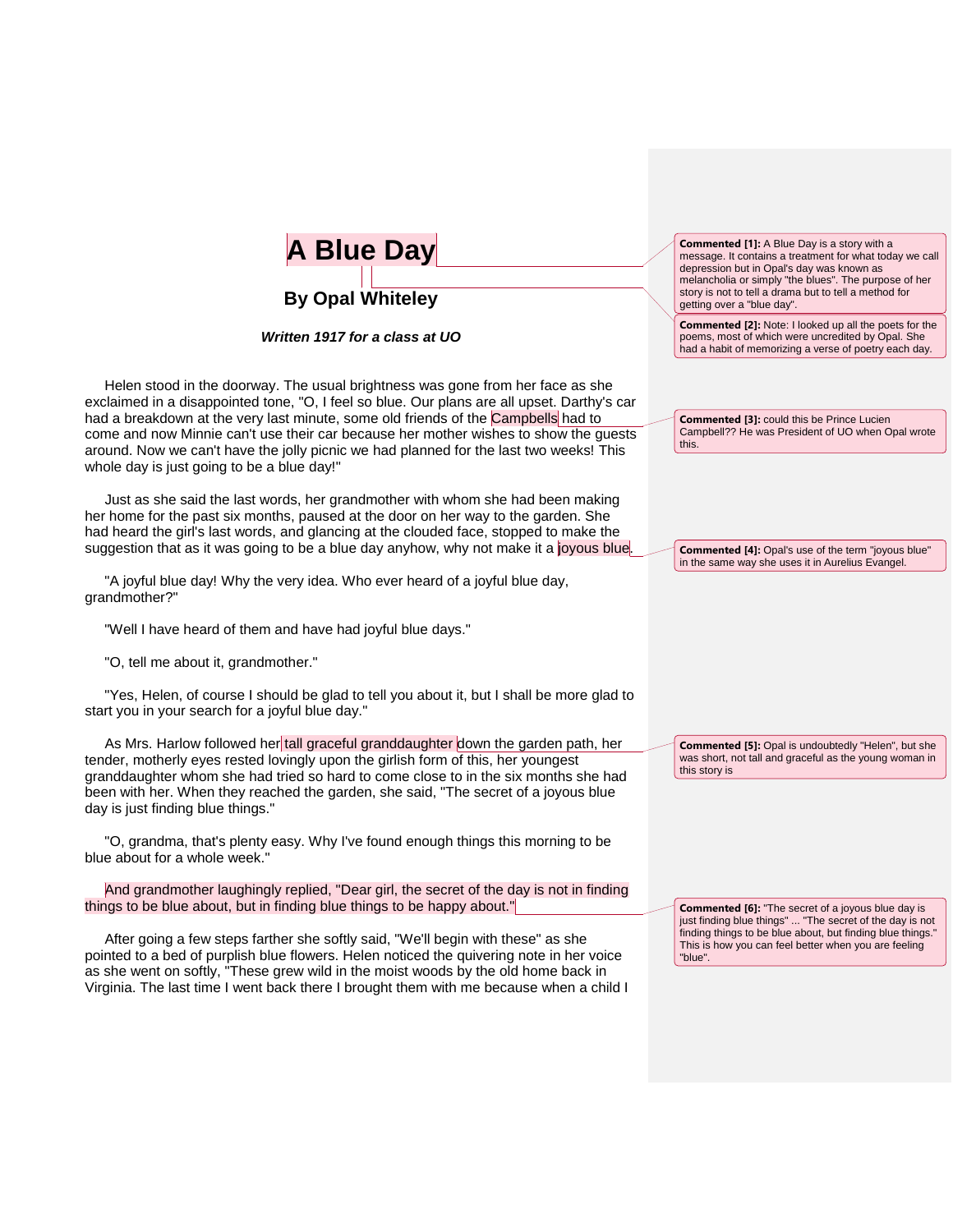found them there and father left them growing wild because I loved them. They are called Job's Tears, and I wanted you to see them this morning while they are wide awake and pert for shortly after noon their petals will begin to change and watching them you can understand why they were so named. They are cousins to the Wandering Jew plant on the porch. Helen, it was back on the old home place where these grew, that I had my first joyful blue day and it was a glorious May morning much like this."

 Since her keen disappointment, Helen had not stopped to notice the glory of the morning until now, when looking over the garden to the meadows and hills beyond and up to the sky, she said with a glad light in her eyes and a new determination in her voice "Grandmother dear, I am going to start on my way to find the joyous blue. Which path is best to follow?"

 Grandmother pointed to the path that led through the orchard and meadow into the winding road near the hills.

 Helen had not gone far when she suddenly stopped as she heard a familiar whistle, and turning her head she saw her Uncle Fred coming quickly down the path. When he reached her he asked in a teasing tone, "And may I go along Miss Joy Seeker?" To her surprise she found herself answering, "Why of course" to this young uncle she had never taken much time to get acquainted with, as she had thought him queer, because during his leisure time instead of going with their set, he had preferred to roam over the hills and through the meadows.

 As they came into the orchard Uncle Fred suggested that they go very quietly. She wondered why and was just going to ask him when she saw a flash of blue and a beautiful bird alighted on a bough close by and burst into a rapturous song. As they listened she felt a new joy in her heart.

"Why Uncle Fred, I never heard such a song before."

 "Yes," replied her uncle, "and it is one of the sweetest songs you ever will hear. E.E. Rexford, a lover of birds, has written a poem in which I remember that he tells of the blue bird blending in a silver strain, the sound of laughing water, the patter of Spring's sweet rain, the voice of the winds, the sunshine and fragrance of blossoming things."

 "My! What a wonderful blue its color is. I would just almost believe that it took a part of Heaven's blue."

**Commented [7]:** Helen has an Uncle Fred who is exactly like Opal's Uncle Henry - both teach about nature, poetry and overcoming feeling blue by finding blue things in nature.

**Commented [8]:** Uncle Fred calls her "Miss Joy Seeker"

**Commented [9]:** this uncle is young and she used to think of him as "queer" because he liked to roam over fields and meadows rather than going out with his peers.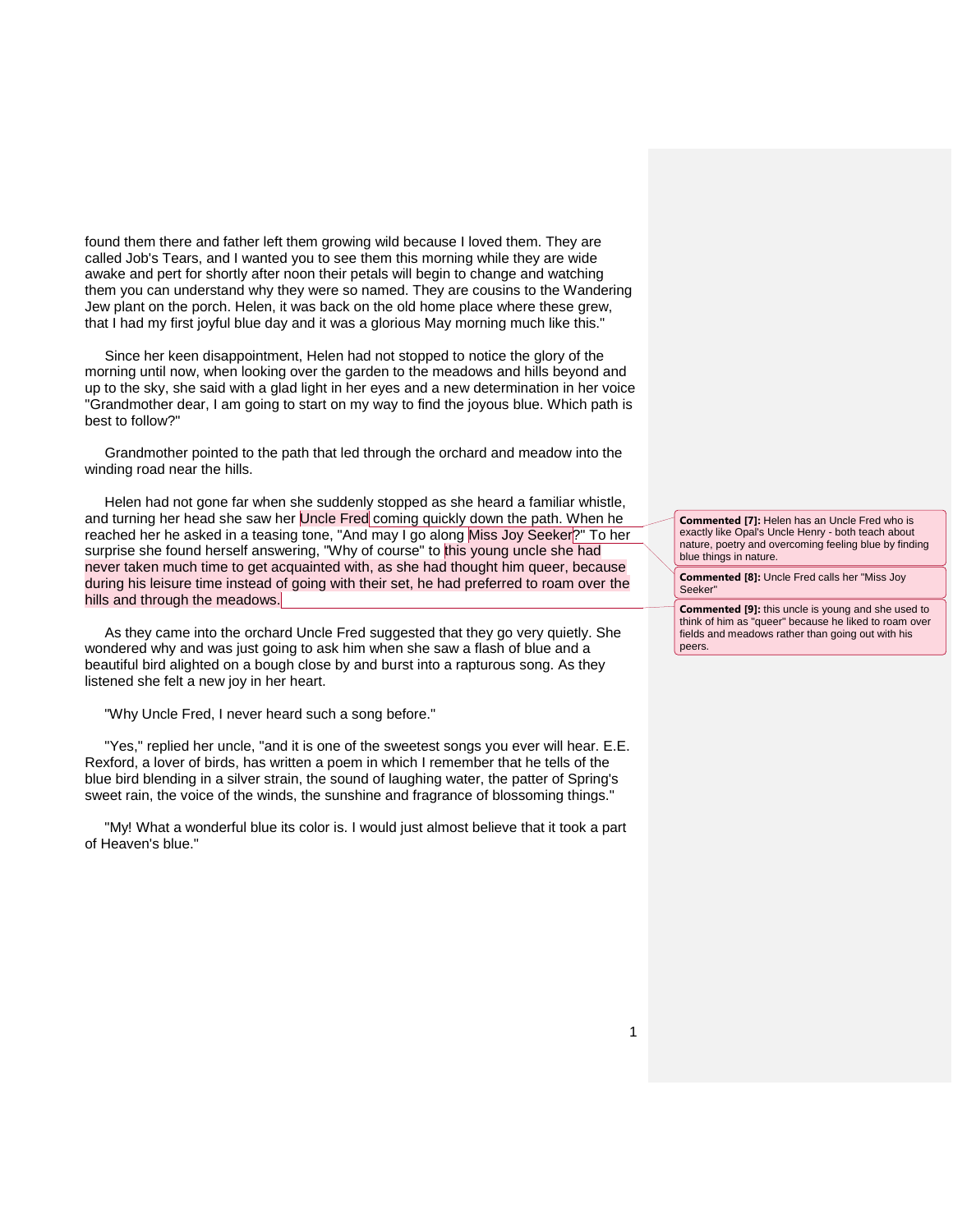"Helen, you are one of many who have thought of that. Another poet who loved the bluebird has said:

 'Heaven loves to scatter earthward Flakes of its own soft hue The first bird, the last flower Wear the same shade of blue.'" by Lucy Larcum

 After the singer had flown, her Uncle suggested that they go on to the meadow. As they emerged from the orchard, Helen cried out: "O! I didn't suppose the meadow was so big."

 "Father has always left it wild because, (and there was a thoughtful look on his face) because mother loved it so." He was indeed his mother's son and like her, he loved this great meadow.

 They stood silently looking over the meadow for some time until her uncle was aroused from his reverie by Helen's eager voice, "Why who would have thought of there being so many different flowers in one meadow."

 To which her uncle answered, "Yes, there is a greater variety of wild flowers found in this meadow than for many miles around. I have found pleasure since childhood in helping mother and father to keep it as you see it now - a garden of wild flowers. Although father takes much pride in the cultivation of the big grain fields which you see to the east and north, he finds greater joy in leaving this as nature planted it."

 As they walked on slowly, Helen noticed many clusters of violet blue flowers, and as he told her that they were the wild Hyacinths, he also explained why the ants, bees and butterflies visited them.

 Next she caught sight of some gorgeous violet blue flowers. Her uncle pointed out that these blue Iris were relatives of the Fleur-de-Louis chosen by the pious crusader Louis VII as emblem of his house, and were also called fleur-de-lis.

 At this time she laughingly told him how when her English teacher had read from Ruskin about the fleur-de-lis being the sword of chivalry, with a sword for its leaf and a lily for its heart, that she had wondered what that flower was like.

 When they had gone some distance farther, Helen ran ahead and dropping lightly on the green meadow grass among many small flowers of ultramarine blue, called gaily, "I think I have found one that I know - the Blue Eyed Grass."

 "You are right and did you know that it is sometimes called little sister of the stately blue flag?"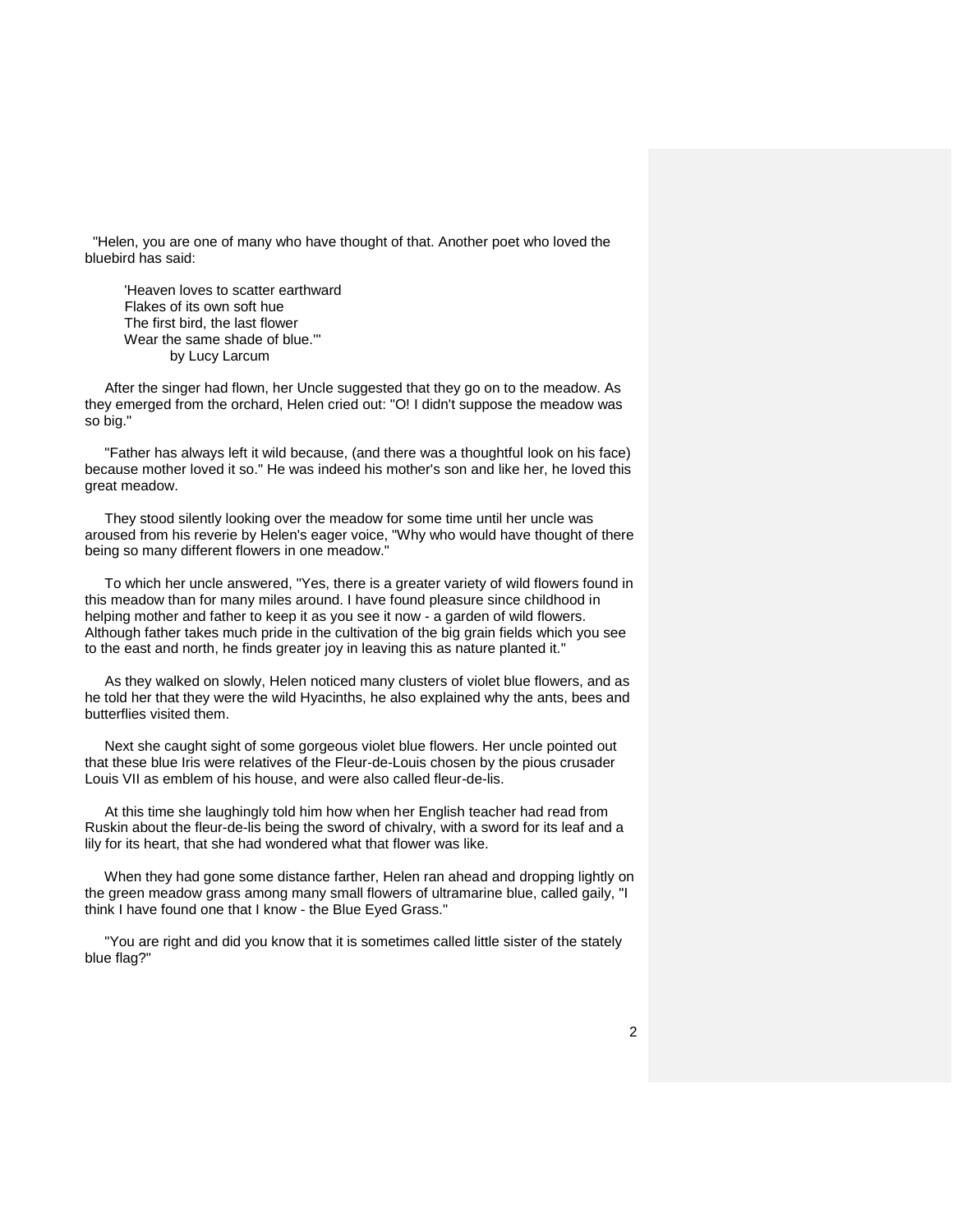"No I didn't know that, but I do know that I have always loved it since I first found it back home. I wonder why when the poets have written about so many beautiful things of nature that they have kept still about this dainty flower."

 "And her uncle with a merry twinkle in his brown eyes said: "Why Helen, the poets have not kept still, for one who loved this little flower has written this:

 'Blue-eyed grass in the meadow And yarrow blooms on the hill Cat-tails that rustle and whisper And winds that are never still;

 Blue-eyed grass in the meadow A linnet's nest near by Blackbirds caroling clearly Somewhere between earth and sky

 Blue-eyed grass in the meadow And the laden bees low hum Milkweeds all by the roadside To tell us Summer is come.'" by Mary Austin

 Helen began to understand her uncle's interest in nature. After being silent for some time, she gently said: "I thought I knew lots but I am beginning to see that many of the things which mean so much in our everyday life I've yet to learn."

 Then her uncle pointed to the lower end of the meadow which was a mass of vivid blue. She hastened on with him, eager to find out what it was.

"Say, did you plant this?"

"No, we did not plant it. 'Tis the wild lupine, a member of the pea family."

"I think they reflect the blue of the sky."

 "Yes," remarked uncle Fred, "they reflect the blue of the sky until, as Thoreau wrote, 'the earth is blued with it.' And lupines are interesting also because they are one of the curious plants which go to sleep at night."

 Leaving the meadow, they started down the winding road where Helen, now constantly seeking for blue, saw several small butterflies flitting over a damp place by the roadway.

"O, Uncle Fred, what are they called" Helen asked eagerly.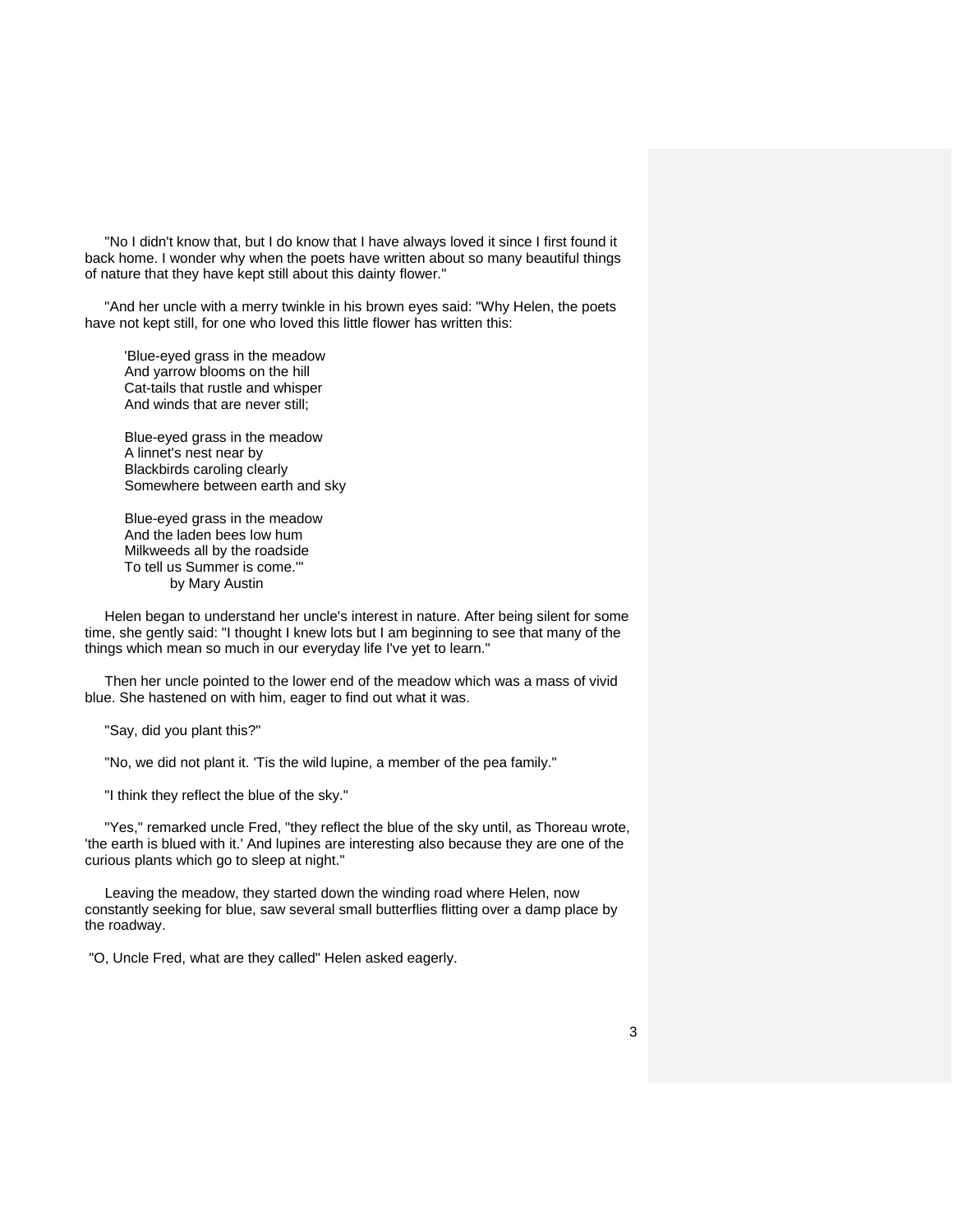"What color are they" said her uncle laughing.

"Why blue - are they just called blue butterflies?"

 "Yes, that is their common name. But look yonder!" he suddenly called "over there is a pair of Shasta Blues. The Judge will want those for his butterfly garden."

 He had no sooner finished speaking than who should they see coming up the road a few steps from them, but the judge. A merry twinkle was in his eyes as he said with a jolly laugh, "Right you are for I do want them."

 After they had secured the pair, Helen told the judge why she had noticed them. He was very much interested in the idea of a joyous blue day and asked them to come to luncheon, as he had thought of something which might help in the carrying out of that idea.

 When luncheon was over, he showed them a case of butterflies among which was one with such beautiful blue iridescent wings that Helen could not help but admire it. The judge, noticing her admiration, told her how he had found it in a land across the sea. Then he led the way into his study where, above his desk hung a small panel picture of deep, bright blue flowers at the sight of which Uncle Fred exclaimed "Why bless my heart if it isn't fringed gentians."

 The judge, keenly looking at him said, "So you too like them. For years they have been my favorite flower, for mother loved them best. She found much pleasure on bright October days just to see them growing wild about the place. That was the last picture she painted and it was not more than two hours after she had written that verse from Bryant on the panel when we found her with the picture in her lap, facing the setting sun."

 Then in the hushed stillness of the room, he softly read to them the words written by the Fringed Gentians.

 "Thou waitest late, and com'st alone When woods are bare and birds have flown And frosts and shortening days portend The aged year is near his end.

 Then doth the sweet and quiet eye Look through its fringes to the sky, Blue - blue - as if the sky let fall A flower from its cerulean wall." by William Cullen Bryant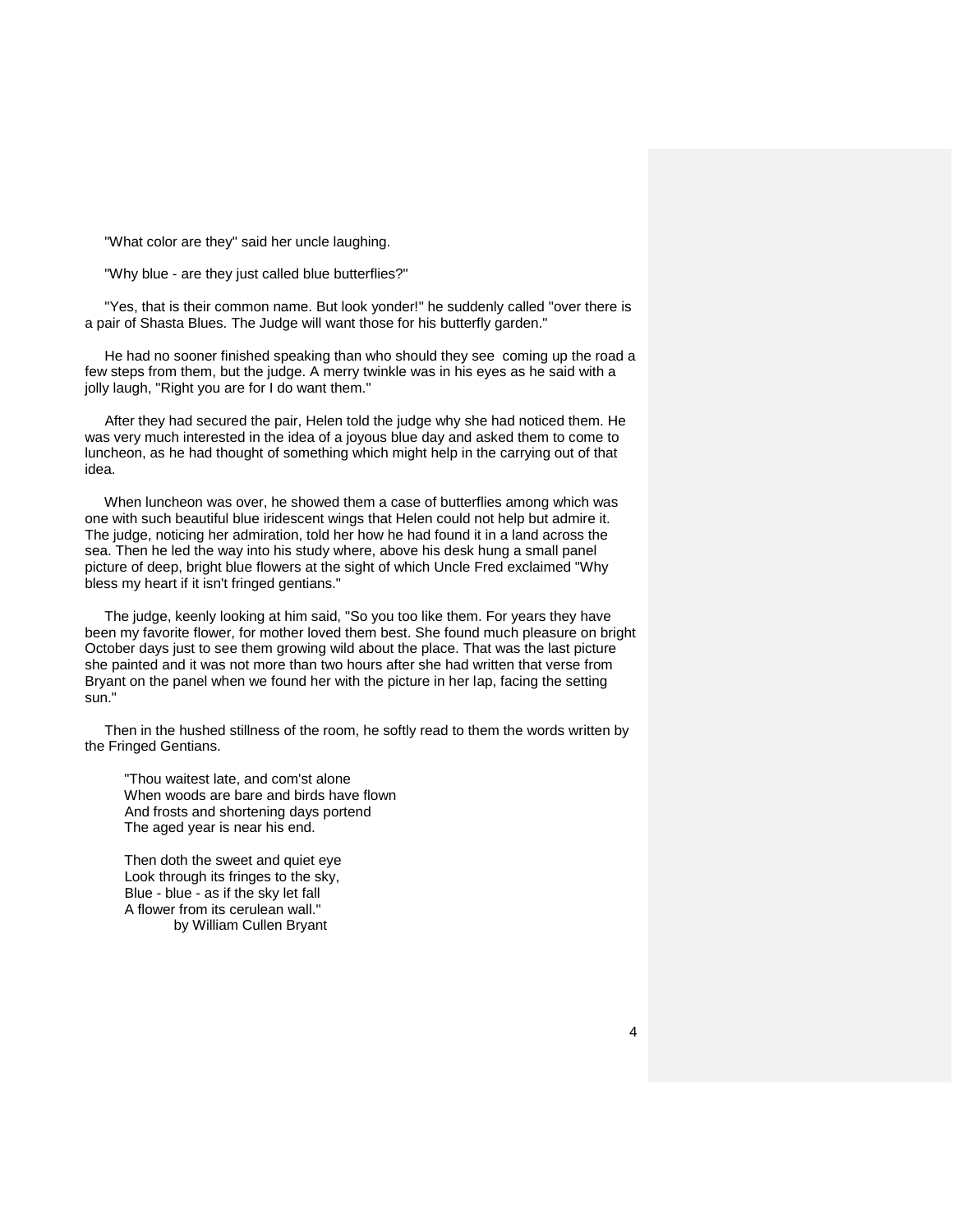They went slowly from the room and when they reached the garden, he pointed out a pale lilac blue flower as he said, "That is the wild blue phlox. I found it growing in a moist rocky wood some years ago while on an eastern trip and brought it home because I, too, find joy in blue things."

 From the garden, they followed a path through the lower edge of the woods. There Helen noticed how much larger the blue violets were than those she had seen in the meadow, and as she decided to share a part of the joy of this blue day with a little shutin neighbor, she stopped and gathered a handful of these. As they went along they talked of the flower. Uncle Fred told her of how the Arabians sang its praises and that their prophet Mohammed liked the violet best of all flowers. He also told her about Shakespeare's proverb that the violet is for faithfulness.

 "Yes" interrupted Helen, "I remember that when we were studying about the renowned Napoleon, we learned that it was his favorite flower and that it became the emblem of the Bonapartists."

 Uncle Fred then spoke of her fondness of quoting from Scott and asked if she could recall his lines concerning the violet. She studied for several minutes but had to admit that she could not. And he began:

"The violet in her greenwood bower."

 Then Helen joined in with "Where birchen boughs with hazel mingle May boast herself the fairest flower In forest glade or copsewood dingle."

 The path wound out from the grove along a mountain stream. As they were resting by the stream listening to the music of its rippling waters, Helen saw a faint glimpse of blue among the ferns waving over the water and she lost no time in climbing down the bank to investigate.

 There among the graceful ferns she found the loveliest fairy-like bells of blue, swaying daintily on slender stems, growing out from the moist rocks. As she stood wondering what they were, she heard her uncle singing from the depth of his heart the old song -

| "Let the proud Indian boast of his jessamine bower", |
|------------------------------------------------------|
| His pastures of perfume and rose colored dells       |
| While humbly I sing of those little wildflowers,     |
| The bluebells of Scotland, the Scottish bluebells."  |
| by Charles D. Sillery                                |
|                                                      |

**Commented [10]:** The violet is loved around the world, it was the prophet Mohammed's favorite flower and it became the emblem of Napoleon Bonaparte.

**Commented [11]:** The same poem is in Aurelius Evangel chapter of Fairyland Around Us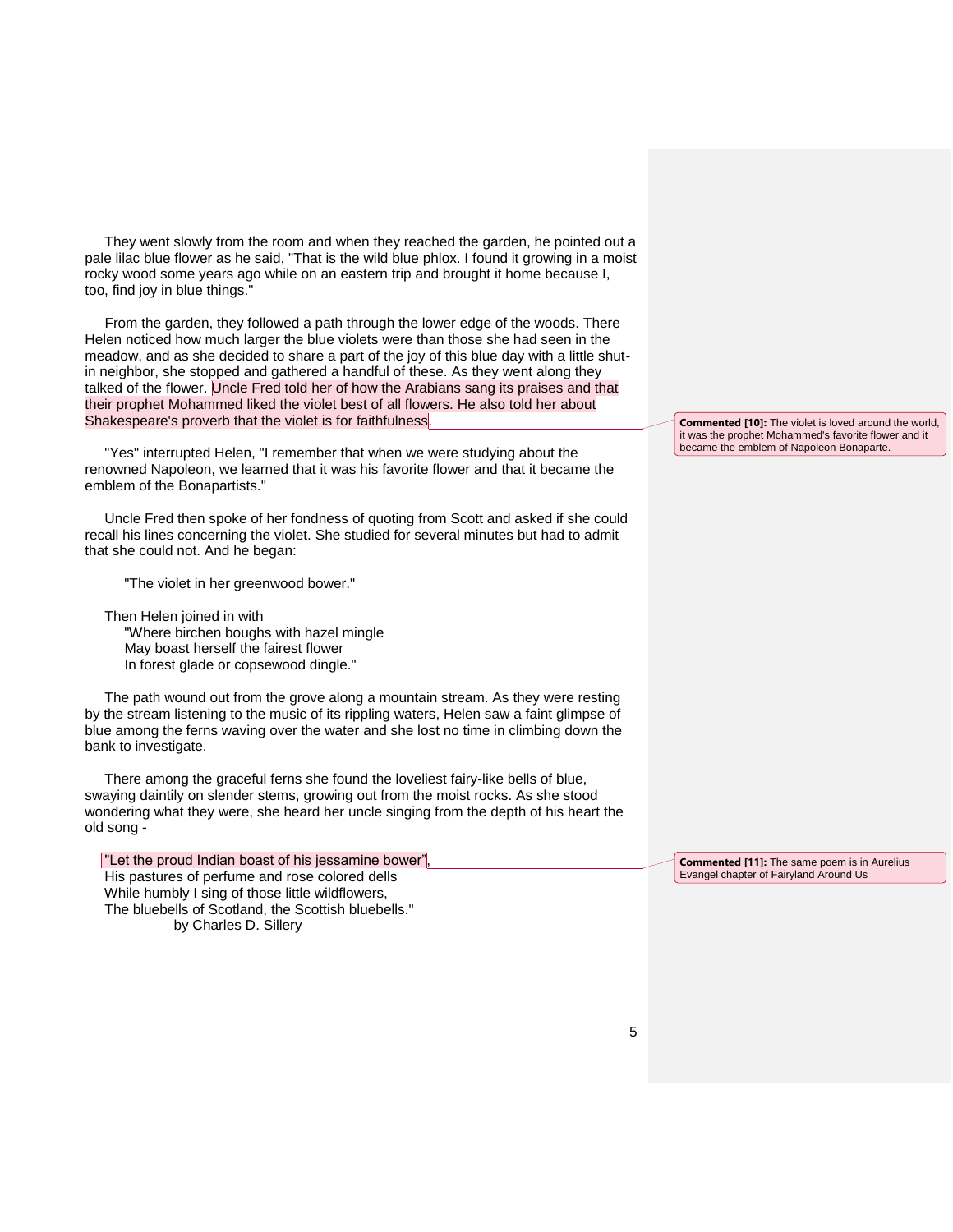As she stood there taking in the beauty of the flowers and listening to the singing waters, she gaily called to him "Why I thought that the bluebells of Scotland were found only over there." Her uncle answered "Not only in bonnie 'Land of o'lakes and brither Scots' but also in some parts of our own America are found these, which are to me, the loveliest of all flowers."

 They silently went homeward. Helen was thinking of this blue day so different from all other blue days she had ever known. She was aroused from her thoughts by her uncle's eager voice, and looking to where he pointed she saw a solitary fisher, the great blue heron, dressed in colors of sky and water, fishing in the valley stream.

"My blue day is not yet complete," she remarked.

 "No," he replied as he pointed to the blue larkspur. "Notice how much smaller it is than the purple mountain larkspur which you brought home from the last picnic, and how blue it is."

 Even yet her blue day was not over for on arriving home as she entered the door, she saw there in the center of the room on the table many tiny, fragrant flowers of turquoise blue, in grandmother's best cut-glass bowl.

 Running to the table, she buried her face among the flowers. A moment later she called to her grandmother, "O, are these the tiny forget-me-nots you were talking about the other day?"

 Her grandma assured her that they were and her aunt who had just come into the room, noticing her interest in the flowers, told her they had been sent by the professor who had gathered them far up in the mountains.

"Aunt Mary, can you tell me more about the forget-me-not?"

 And looking at the eager face of the girl, her aunt replied with a smile, "Most certainly for this afternoon at our literary meeting, while discussing folk tales, one of our members told of the pretty folk-tale of the Persians from their poet Shiraz about an angel in the golden morning of the early world, sitting outside the closed gates of Paradise, weeping on account of his having fallen from his high estate because of his love for a daughter of earth; he was not allowed to enter until the one he loved had planted the flowers of the forget-me-not in every part of the world. On his return to earth he started out to help her and together they went hand in hand. And when the work was completed, they entered Paradise together, for his companion became immortal like he whose love her beauty had won, as she sat by the river twining forget-me-nots in her hair."